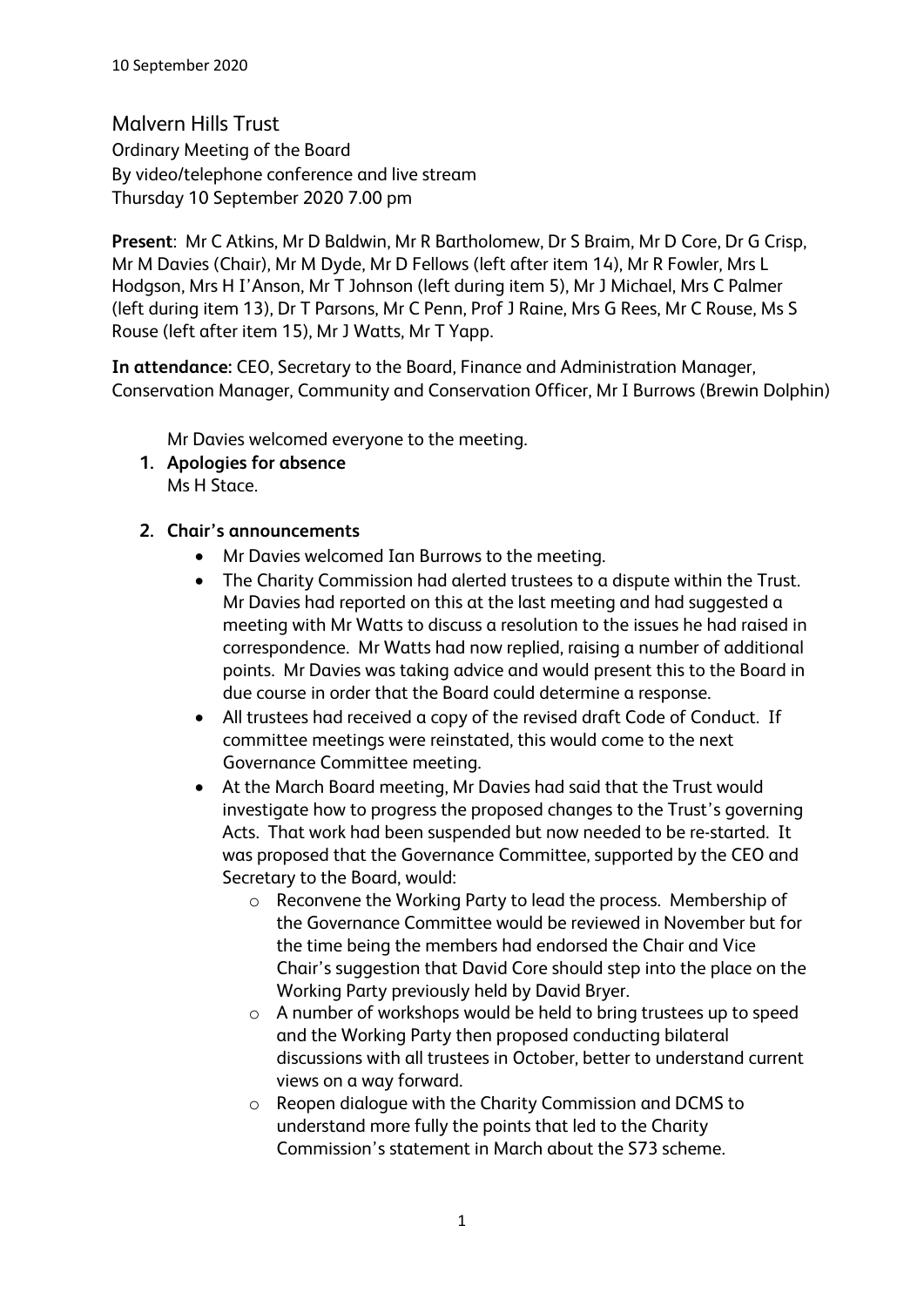- o Gather detailed information on the process for obtaining a private bill, including indicative costs and timescales, and ascertaining who might be best placed to act as the Trust's advisor/Parliamentary Agent. Any cost to be incurred as part of this process to be approved by the Board
- o The Working Party would then report back to Governance Committee, which in turn would make recommendations to the full Board, probably early in the New Year.
- Mr Davies announced that Martin Cordey, who had been a trustee for 20 years, had resigned. He had helped the organisation through some very difficult times but he was finding it increasingly difficult to fulfil his role as a trustee in a calm and professional way under present circumstances. His insight and positive commitment would be sadly missed. Mr Cordey was the County Council nominee for Powick parish. Both Councils had been alerted of the vacancy.
- There was an item of urgent business. Instructions to Brewin Dolphin needed to be signed by the Chair and Vice Chair of Finance, Administration and Resources Committee (FAR). A temporary arrangement needed to be agreed, should instructions need to be given prior to the next FAR meeting.

# **3. Declarations of interest**

Ms Rouse declared a possible conflict of loyalty in item 16. As Leader of Malvern Hills District Council she had been involved in discussions on the use of the Single Justice Process. Mr Davies, Mrs Palmer, Mr Michael, Mr Dyde and Prof Raine were also members of Malvern Hills District Council, but had not been involved to the same degree as Ms Rouse. The Secretary to the Board read out the relevant paragraph of the Trust's Conflict of Interest Policy and said the assistance on offer might not come within the category of a decision affecting the District Council, its operation or its agreed policies.

It was pointed out that

- The policy also covered the perception of a possible conflict and in this instance the same people sat on both bodies.
- Council members (although not the Leader) would not have been involved in the proposed arrangements between MHDC and the Trust – it would have been officer to officer discussions.

On a vote whether the District Councillors had a potential conflict of loyalty and should therefore abstain from voting on agenda item 16, a majority **AGREED** that the Councillors could take part in the discussion and vote. Ms Rouse was in a different position and agreed that she would not take part in a vote. Prof Raine declared an interest in relation to item 13 as he lived in Brockhill Road and was part of the committee formed to oversee the resurfacing project. Mr Rouse declared his interest as a commoner.

# **4. Investment Report** (agenda item 7)

Mr Burrows went through the report that had been circulated and answered questions.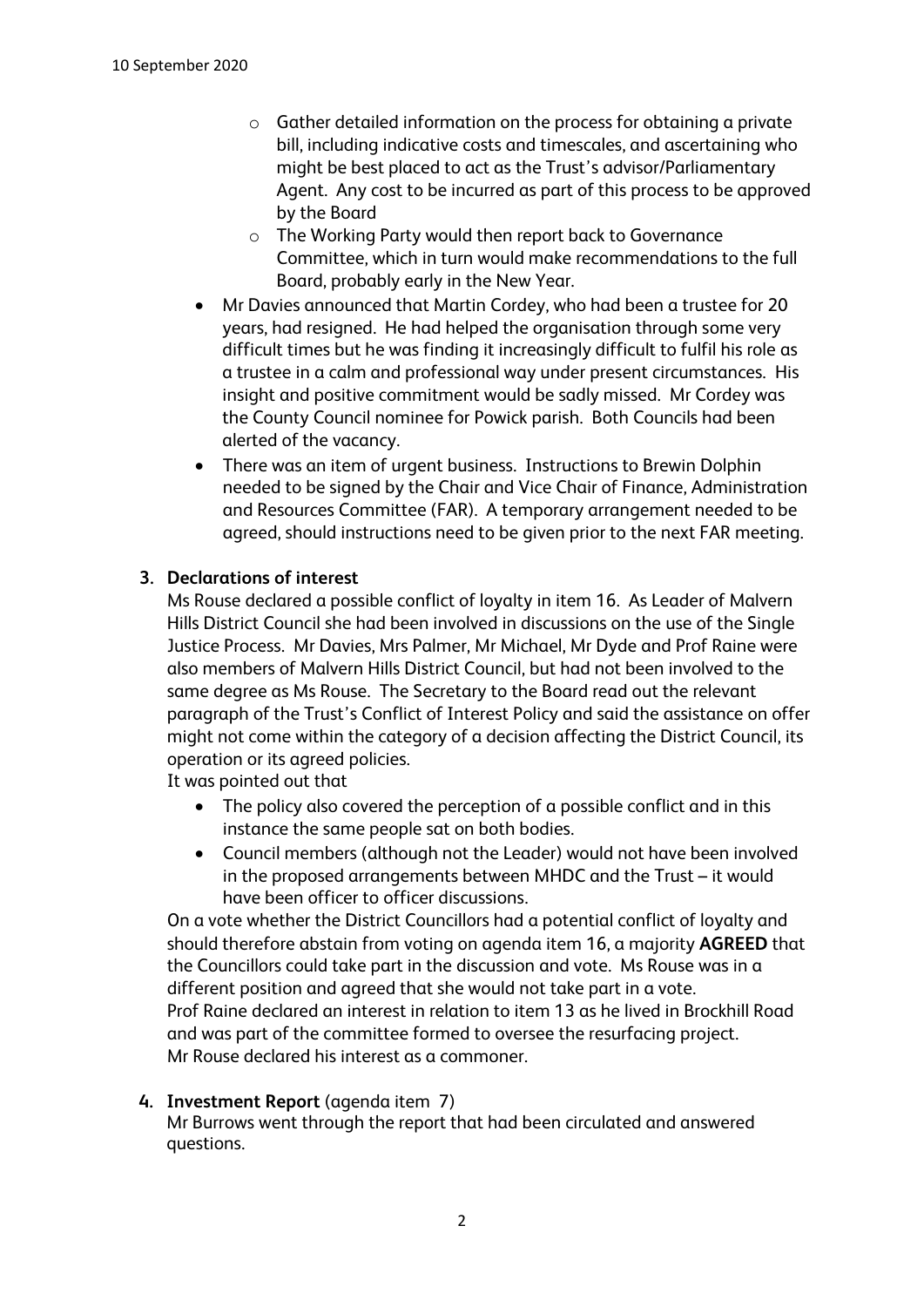**5. Public Comments** (agenda item 4) See appendix. Mr Johnson left the meeting.

## **6. To confirm the Minutes of the Board meetings held on 6 August 2020** (agenda item 5)

Comments had been received from 2 trustees and these were set out in a table circulated by the Secretary to the Board.

Mr Watts said no mention was made in the draft minutes about comments made by Ms Rouse which he thought should be included. Ms Rouse said she was content with the amendment suggested by the Secretary to the Board.

A number of trustees commented that the Board should focus on the things that it needed to achieve. Disagreements over the minutes did not help the Trust's reputation and the Board should be focusing on caring for the Malvern Hills. Mr Fowler said some trustees were being discriminated against for no good reason and the minutes did not always reflect what was actually said.

Ms Rouse suggested leaving the recordings of the meetings on YouTube for a time after each meeting. Mr Davies suggested Governance Committee look at how to avoid the acrimony that seemed to follow this item on the agenda.

On the proposal of Ms Rouse, seconded by Mr Bartholomew, it was **RESOLVED** (13 votes in favour, 3 against, 6 abstentions) to approve the minutes of the meetings held on 6 August 2020 including the amendments which had been circulated by the Secretary to the Board.

**7. Matters arising (**agenda item 6) There were none.

# **8. Chief Executive's report and project progress update.**

The CEO's report had been circulated. Since the report was prepared a new pick-up had been ordered for the Field Staff and the CEO had been in communication with the agent of the owner of the property served by Stowe Lane. It was proposed to resurface the lane using a method of reconstituting and stabilising the existing stone. The CEO said that he would be seeking tenders from further afield for the replacement of the sewage system at British Camp, having failed to generate a satisfactory response from local companies. The only tender received had been considerably in excess of the estimate. The CEO confirmed that it did not appear feasible to connect the toilets to the main sewer.

Mr Fowler commended the work which had been carried out at the community woodland. He asked if the providers of the car park ticket machines were under a contractual obligation to provide a certain level of service. The CEO said that the issues appeared not to be with the contractor but with the payment service provider or the payment facilitator. This was being investigated. New modems and aerials were being fitted. A second machine would be trialled at British Camp using a different payment service provider. Having a second machine at British Camp would be a good idea and a proposal would be brought to the Board in due course. Mr Parsons asked if some of the paths in the Community Woodland could be upgraded.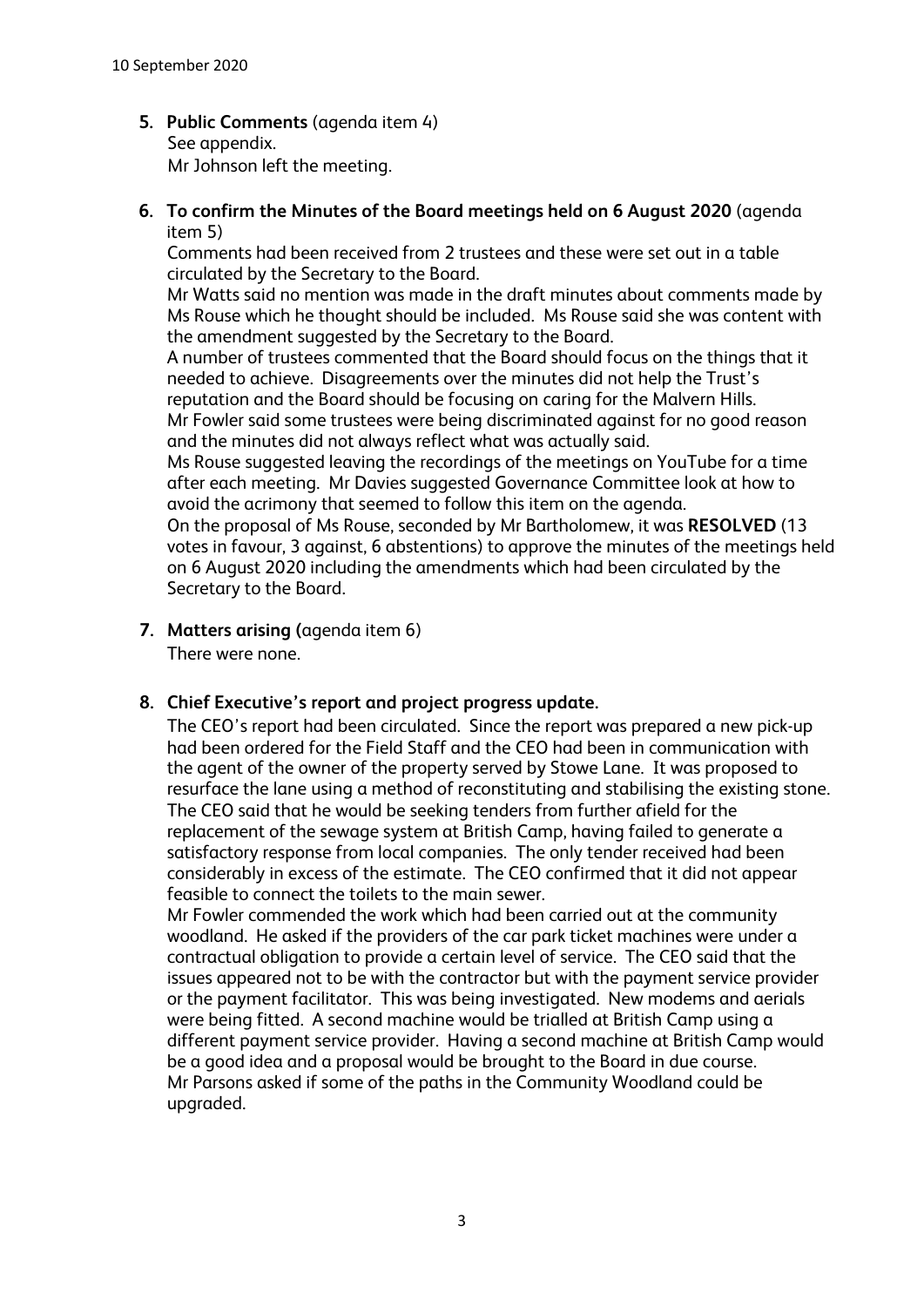### **Finance and Administration Manager's report**

The Finance and Administration Manager said the management accounts continued to show a very positive picture. High car park takings had continued. 4,999 residents' car passes had been sold to date. Since the office re-opened, roughly 50% of pass sales had been by E-mail, 12% by visits to the office and the rest by telephone.

In relation to financial support linked to the Covid-19 pandemic, £11,300 had been claimed under the job retention scheme. The Trust was not eligible for any of the other business support grants.

## **9. Conservation Manager's report**

A report had been circulated.

The consultation on the Land Management Plan had been concluded, with about 50 responses. There had been a long delay before the Trust heard back from the DEFRA agencies about its Countryside Stewardship applications. Site visits linked to applications had only just been reinstated and MHT was still awaiting an offer. The Conservation Manager confirmed that advice in relation to ash dieback was to leave affected trees standing unless they needed to be felled for safety reasons. This was in order to identify any tress which had the genetic make up to enable them to survive. The Trust did not remove dead wood unless there was a good reason as it provided valuable habitat.

### **10.To approve Risk Management Schedule**

The Risk Management Schedule had been discussed in a workshop and some amendments incorporated into the document which had been circulated. On the proposal of Ms Rouse, seconded by Mrs Palmer, it was **RESOLVED** (with 6 abstentions) to approve Risk Management Schedule.

## **11.To confirm the proposed regime for meetings**

The advice remained that meetings should not be held face-to-face. On the proposal of Mrs Hodgson, seconded by Mr Fowler, it was **RESOLVED** unanimously to adopt the following arrangements for meetings:

The Covid-19 Contingency Committee to continue in existence as a precaution, in the event of a "second wave"

Committee meetings to be reinstated in accordance with original programme. Arrangements for the frequency of meetings, use of committees etc to be reviewed and considered at a future Board meeting.

The next Board meeting (Annual Meeting) to take place by video/telephone conference on 12 November 2020

## **12.Review of Drone policy**

The Community and Conservation Officer went through the paper. On the proposal of Mrs Rees, seconded by Dr Crisp, it was **RESOLVED** unanimously to adopt the revised policy.

### **13.Brockhill Road update and review of Board decision 08/11/18**

Prof Raine left the meeting.

The CEO read out a statement from Brockhill Road Residents Association. (Appendix 2) and then went through the paper. The Trust had agreed to allow the residents to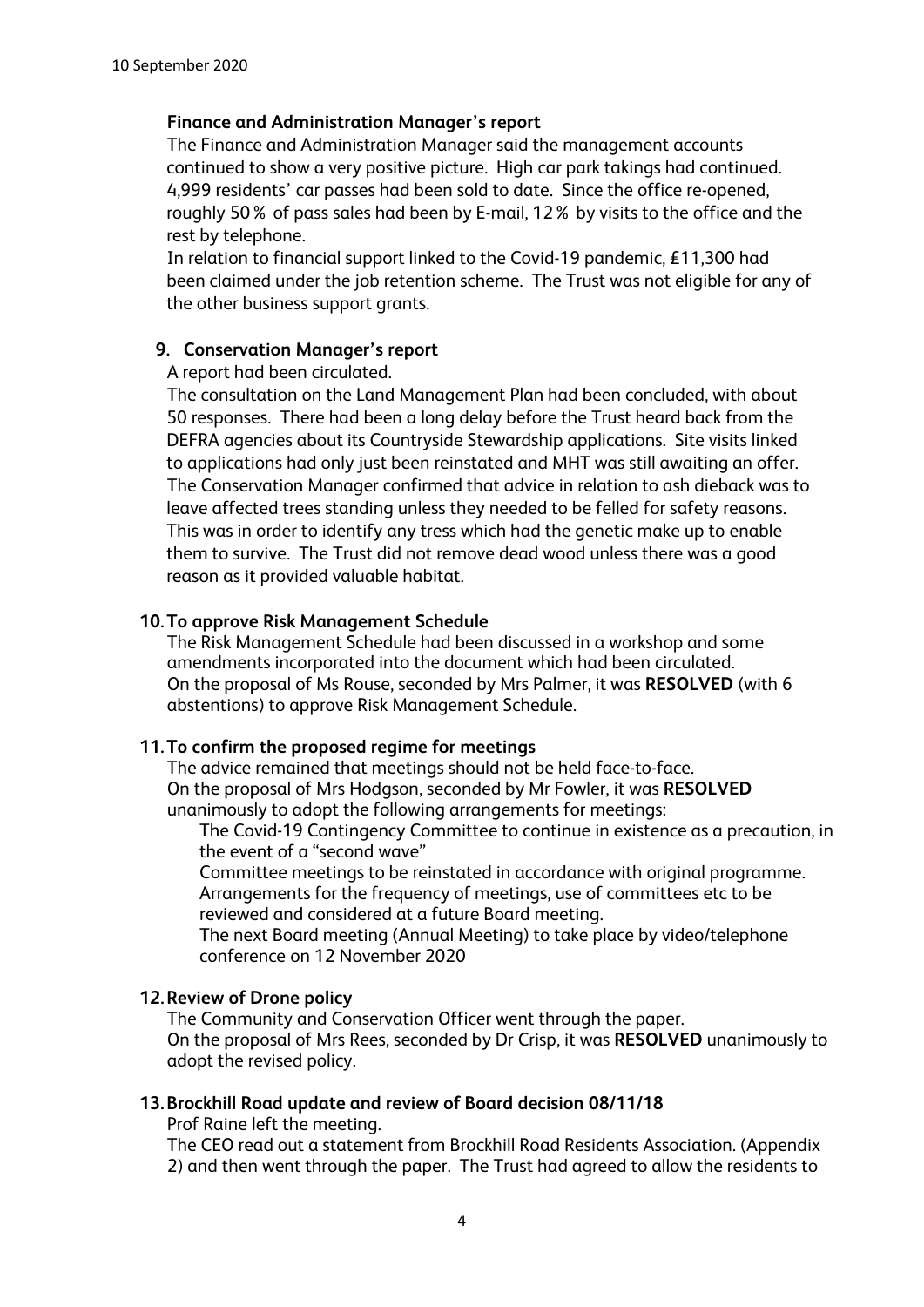tarmac the easement along the Trust's section of Brockhill Road upon certain conditions. Some of those conditions had been met, but not the requirement for the parties to enter into a binding legal agreement for the future maintenance of the surface. The CEO's concern was the Trust's position in relation to visitors to its land, should the easement be tarmaced and then fall into disrepair

The view of the meeting was that nothing had changed since the 2018 decision and the responsibility for repair and maintenance of any new surface should be on the householders. The following comments were made:

- Would an additional risk be created by adding a smooth surface which could become slippery in freezing weather?
- Would tarmacking create other unforeseen issues? For example water run off?
- Could the impasse be resolved by a round table meeting? The track was in need of remedial work, particularly the area by the junction with the main road.
- Because of its nature, the Residents' Association could not fulfil the requirement to enter into a satisfactory legally binding agreement.
- Should there be a requirement to keep the ditch clear, including and debris washed to the bottom of the slope?
- What was the legal basis for saying a s38 Commons Act agreement was not required?
- If the liability for maintenance was joint and several, not everyone in the road needed to enter into the agreement
- Had County Highways been asked what the best type of surface was for this location?
- Where did the services run?

On the proposal of Mr Watts seconded by Mr Bartholomew it was **RESOLVED** (with 2 votes against and 3 abstentions) to insist as a condition of agreement to the proposed resurfacing, that the parties commissioning the work enter into a legally enforceable arrangement with the Trust for future maintenance of the surface.

Prof Raine returned to the meeting.

# **14.Ash Dieback update**

The Conservation Manager went through the paper. It became apparent in 2020 that a number of the Trust's ash trees were in poor condition.

The Conservation Manager thought the wet winter followed by the dry spring had exacerbated the problem this year. The CEO said that one of the problems was that trees with established disease became unsafe to climb and it was therefore cheaper to fell them before they became unstable. More extreme weather conditions would be likely to stress the trees and exacerbate the problem.

The budget for tree disease (particularly ash dieback) was separate from the tree safety budget.

Points made included:

- Would there be economies of scale in taking down more trees now? .
- Were the costings in the paper sufficient?
- Felled ash would regrow. The Conservation Manager said this would not add to the spread of the disease as it was already everywhere in the area – the issue for the Trust was health and safety.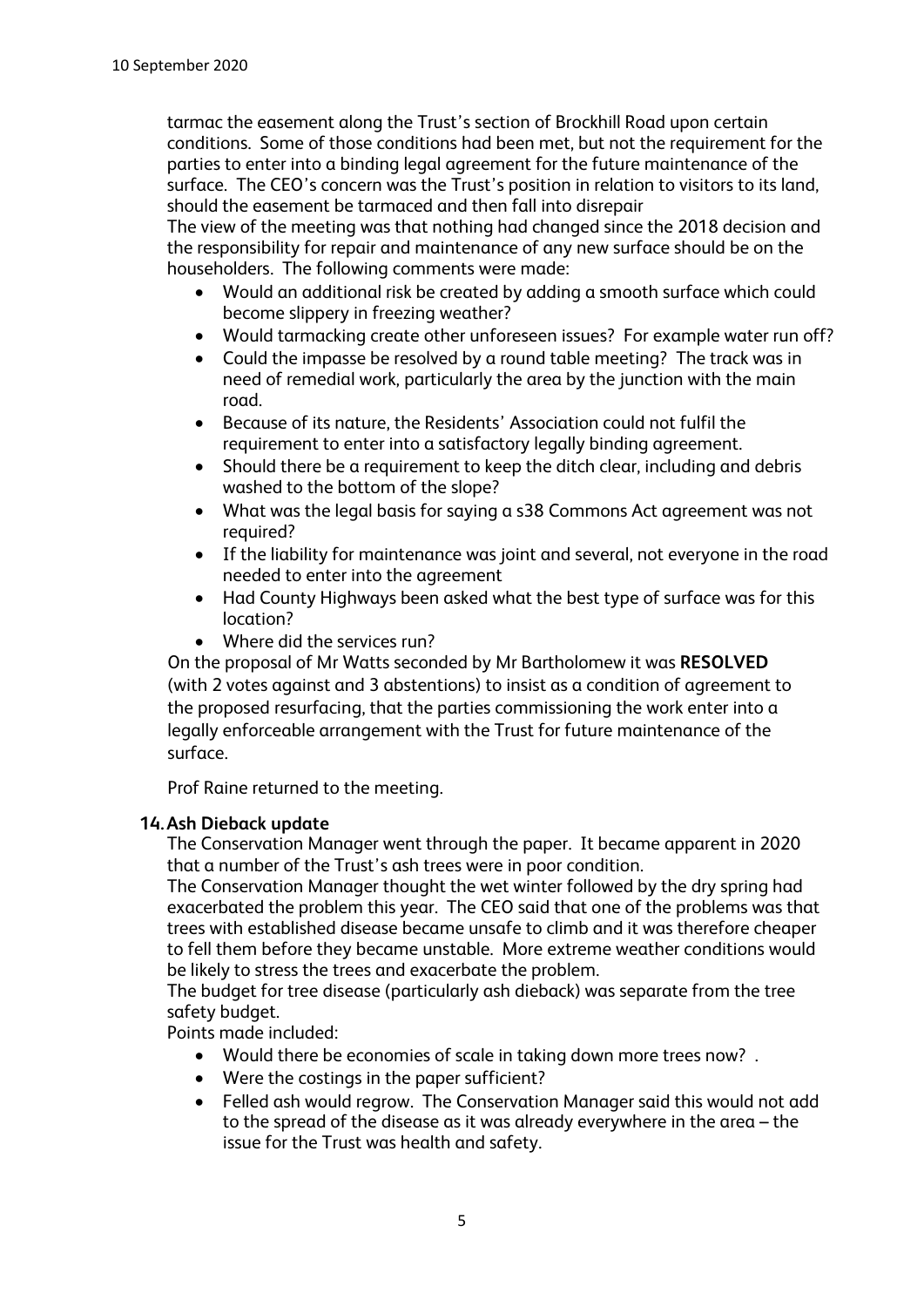- It was accepted that further funding might be needed should the problem become worse.
- On the proposal of Mr Fowler, seconded by Mr Atkins, it was **RESOLVED** unanimously
	- a) That ash surveys should be repeated every June by staff, in addition to the professional tree safety inspection in autumn.
	- b) That the Trust's tree safety work should take a balanced and proportionate approach with Ash dieback.
	- c) To continue with the policy of felling only those trees that absolutely must be felled due to an unacceptable risk to the people and property.
	- d) That healthy looking Ash trees should not be felled in anticipation of the disease.
	- e) To use field staff wherever possible to work on trees or assist contractors in more complex scenarios.
	- f) To increase the tree disease budget for the year 2021/22 to **£22,000** by an addition of £12,110 (instead of the forecast £3000).
	- g) To keep the situation under review.
- h) To be ready in autumn 2021 to review the 2022/23 tree disease budget. Mr Fellows left the meeting.

## **15.Allocation of funds from Gift Fund – hedge planting**

The Conservation Manager referred the meeting to the paper. On the proposal of Mrs Rees, seconded by Dr Braim it was **RESOLVED** (with 1 abstention) to authorise the expenditure of £850 from the gift fund for the purchase of hedge plants and trees.

Ms Rouse left the meeting.

#### **16.Use of Single Justice Process for byelaw enforcement**

The CEO went through the paper.

Mr Watts responded that use of the process in SI 430/2016 was restricted to bodies defined as "relevant prosecutors" and that did not include Malvern Hills Trust. He was not clear that a body with this power could undertake a prosecution on behalf of another organisation. Mr Bartholomew suggested use of the single justice process might be something to consider including in the proposed governance changes. The CEO made it clear that prosecutions would only be brought against repeat offenders – the Trust's normal approach to byelaw breaches was to educate and inform. The trustees were responsible for enforcing the byelaws and the Malvern Hills Acts. If the Trust persisted in never enforcing its byelaws, it could be seen as toothless. Bringing a prosecution in the Magistrate's Court by the normal process was expensive. Although an order for costs could be sought following a successful prosecution, this was discretionary and dependant on the defendant's personal circumstances, so there was a significant risk that the actual costs of prosecution would not be recovered. Instances where prosecutions might be considered were swimmers in Gullett Quarry or people who repeatedly parked on the common, causing damage. Mr Davies thought the Council had made this offer in pursuit of their own public safety obligations. It was agreed to investigate the position further.

#### **17.Governance Committee vacancy**

David Bryer's departure left a vacancy on the Governance Committee. In accordance with Standing Orders, the Chair, Vice-Chair and Chair and Vice-Chair of the Governance Committee proposed appointing Mr Atkins to replace him until Committees were re-selected.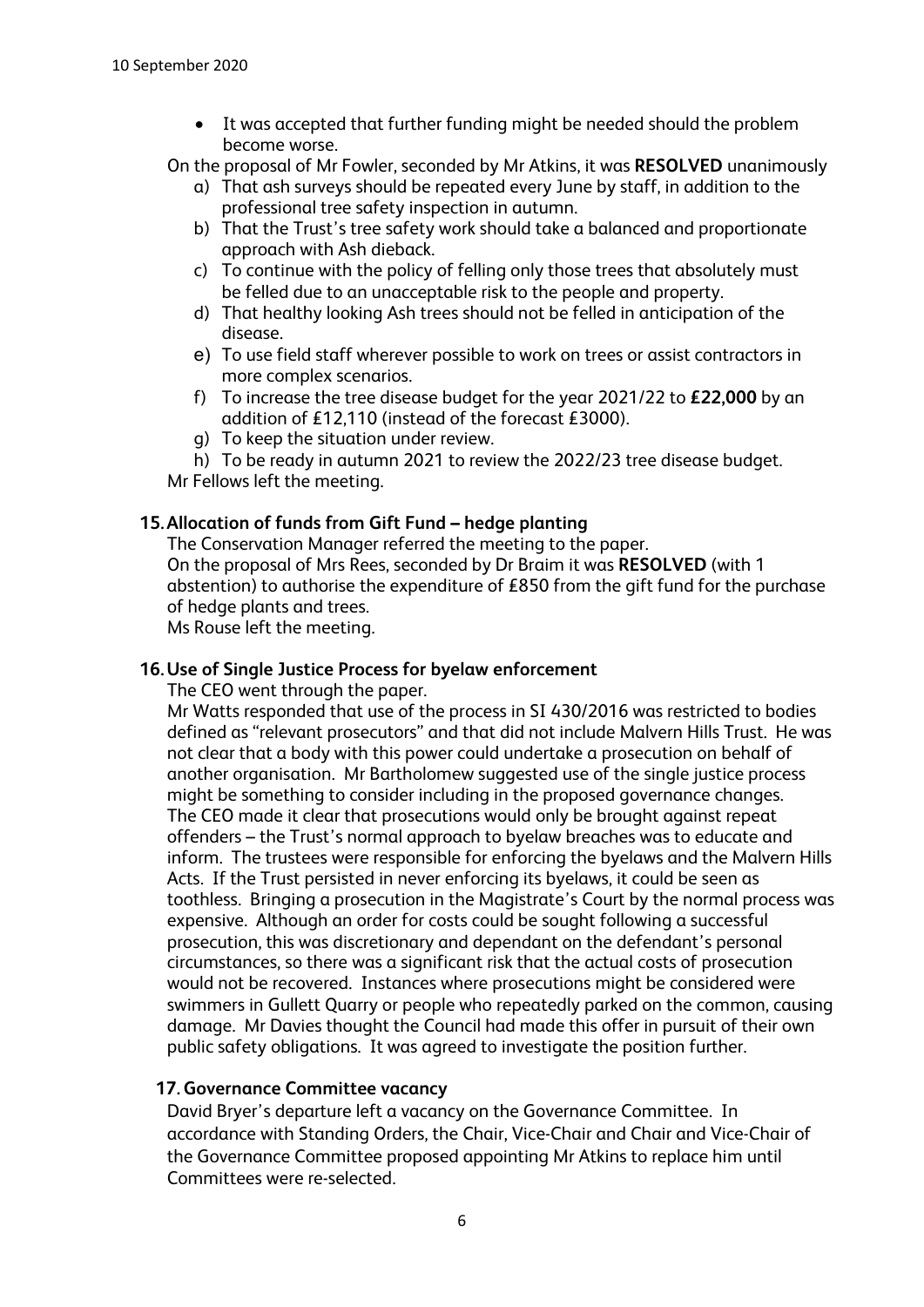### **18.Urgent Business**

The investment policy lodged with Brewin Dolphin required instructions from the Trust to be signed by the Chair and Vice Chair of FAR. Until FAR met again and appointed a new Chair, as a temporary measure on the proposal of Mr Davies, seconded by Mr Core it was **RESOLVED** unanimously that the Chair of Land Management Committee and the Vice-Chair of FAR be authorised to issue instructions to Brewin Dolphin.

## **19. Information**

19.1 Malvern Spa Association No report 19.2 AONB Joint Advisory Committee No meeting had taken place 19.3 Wildlife Panel **No meeting had taken place** 19.4 Recreation Advisory Panel No meeting had taken place 19.5 ACs No meeting had taken place

## **20.Next meeting**

.

12 November 2020 7pm (by video conference)

# **The meeting closed at 11.27 pm**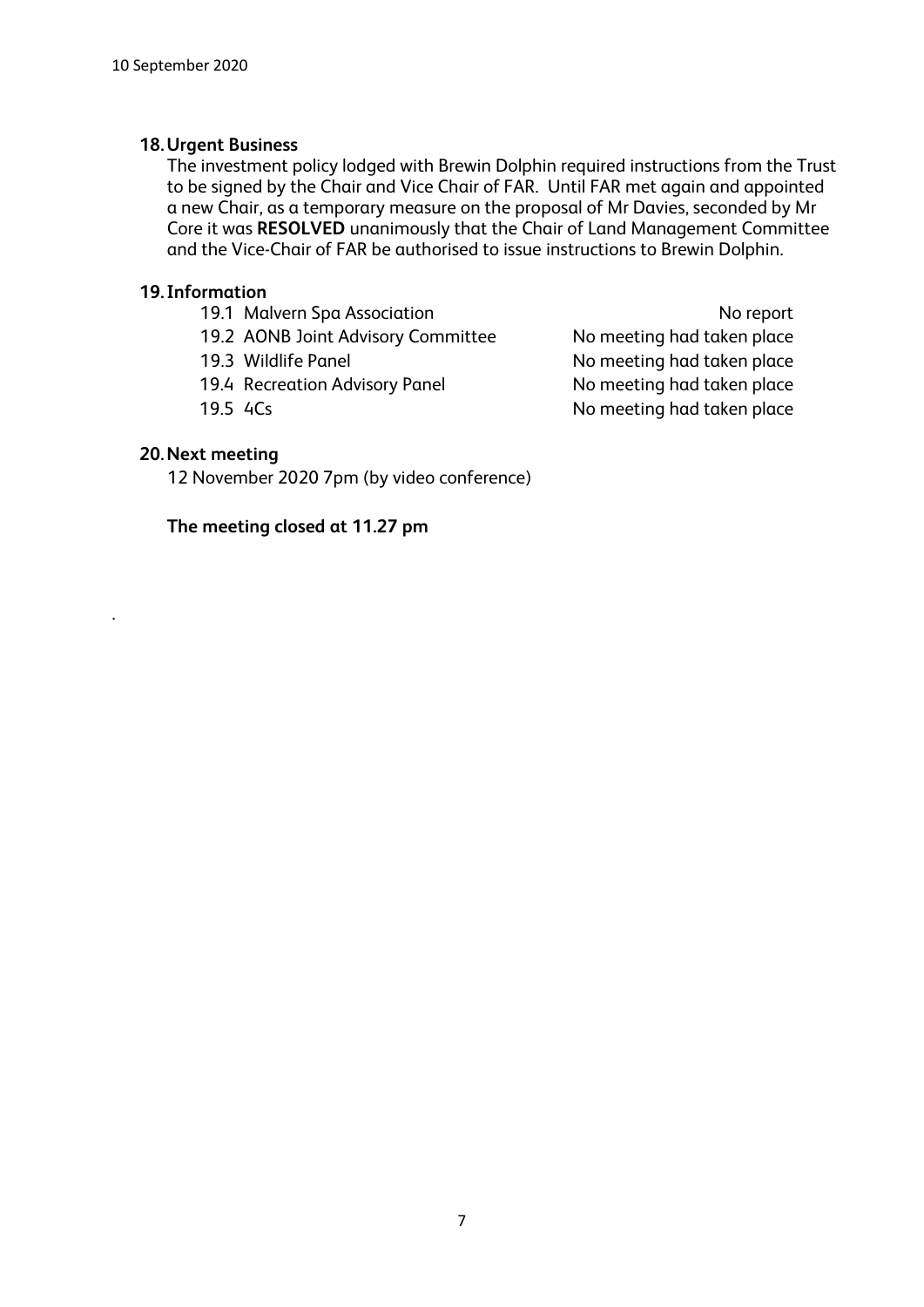#### Appendix I

### **Angus McCulloch**

#### Question 1

We were promised that the information about members of the Board would be updated on the website making it easier to contact people, for example using new email addresses. Information is currently scant, so can I encourage Trustees to provide the office with photos, telephone numbers, email addresses and a pen picture please, so that the website can be better populated and we can get to know you.

*The Secretary to the Board said there was no obligation on trustees to put their information on the web site. There was an obligation to provide the information in the office.* 

#### Question 2

I see from agenda item 17 that there is a vacancy on the Governance Committee and remember that, at the 21st November 2019 meeting of the Board, newly elected members Dr Graeme Crisp and Richard Fowler expressed a strong interest in being on this committee.

However, at that time Mrs Cynthia Palmer and David Core were elected to fill the vacancies and the meeting was told the maximum number was 7.

I subsequently wrote to the chairman suggesting the number on the Governance Committee might be increased by a minor amendment to Standing Orders, and I also spoke about this at the Governance Committee meeting at the Victoria Park Bowling Club on 30th January 2020. But I have heard nothing since, possibly due to the COVID emergency.

I hope Trustees will now be able to give serious consideration to the election of either Dr Graeme Crisp or Richard Fowler who were elected with large majorities and were very keen to take on the duties of the Governance Committee.

#### Appendix 2

#### **Statement by the Brockhill Road Residents Association**

The uppermost stretch of Brockhill Road slopes steeply downwards, and has therefore been heavily eroded by water over time. Repairs are simply washed away during a normal winter. Erosion will continue to degrade the road in the absence of a longer term and sustainable solution to the water problem. This can only be provided by a bound surface, configured to take water off the road into appropriate ditches and soakaways. That is what is proposed. We urge the Board to adopt your CEO's option 1 and allow residents to proceed with the resurfacing project that has long been needed.

First, nothing in our proposal changes anything in the existing division and definition of responsibilities between the parties, nor implies any basis for such changes. Maintenance of the road has always been undertaken by the residents; the Trust has never yet chosen to do so.

Second, no explicit legal obligation to maintain the road will ever guarantee an appropriate standard of work, even if this could be defined. The interests of Brockhill Road residents, however, can - as demonstrated by the financial commitment they are prepared to make.

Third, maintenance costs are likely to be less over the expected life of the surface (20+ years) than those currently being incurred (about £2k annually); and repairing a sound surface at some point in the future will be far cheaper than the work that is necessary right now.

Fourth, the potential for liabilities to MHT arising from claims relating to inadequate maintenance of the road by the Trust as owners, is already a live issue, and not just one for the future. Our proposal would solve this problem, and would do so at no cost to the trust.